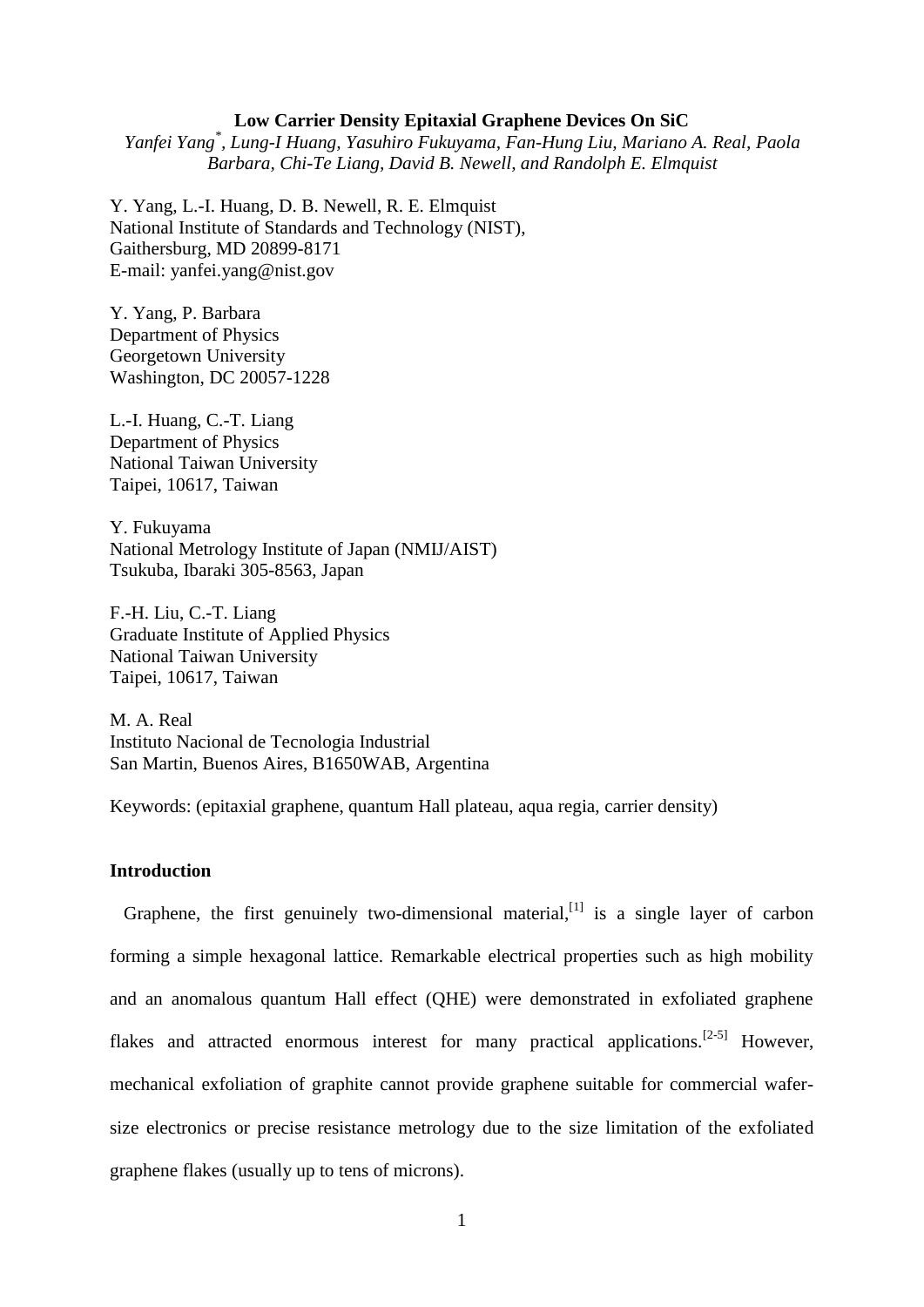When SiC substrates are annealed at temperatures above 1000 °C in ultra-high vacuum or an inert gas atmosphere, carbon remains on the SiC surface after Si sublimation and rearranges to form graphene layers. This epitaxial graphene (EG) is ready for large-scale device fabrication without transfer to another insulating substrate. Graphene grown on the silicon-terminated face (Si-face) of hexagonal SiC wafers can form large domains due to registry with the azimuthal orientation of the SiC crystal. On the Si-face, EG also has more controllable growth kinetics, compared to the graphene grown on the opposite (carbon) face.

Recently, growth of homogeneous monolayer EG on the Si-face of SiC has been improved by optimizing the annealing temperature and background gas conditions.<sup>[6-10]</sup> QHE plateaus have been observed in various magneto-transport measurements and the robust quantized Hall resistance (QHR) plateau with filling factor  $v = 4(n + 1/2) = 2$  has been shown to be equivalent to that of conventional 2D electron systems based on semiconductor heterostructures at low temperature  $(\leq 4 \text{ K})$ , which are the basis of present-day electrical resistance metrology.<sup>[11-18]</sup> EG devices can operate at currents and temperatures that are considerably higher, however, for use at reasonable magnetic field levels, QHR devices must have carrier densities  $n \leq 10^{12}$ cm<sup>-2</sup>. The accepted best practices for precise QHR measurements also specify near-zero channel longitudinal resistivity with low, ohmic contact resistance values.<sup>[19]</sup> So far, only a few EG devices exist that display all of these qualities.

Strong electron (n-type) doping is imparted to Si-face EG by a buffer layer that is covalently bonded to the SiC substrate. Fermi energies determined by *in situ* angle-resolved photoemission spectroscopy (ARPES) confirm that an intrinsic n-type doping near  $10^{13}$  cm<sup>-2</sup> exists in as-grown EG.<sup>[16,20,21]</sup> Various techniques such as gating and chemical doping have been developed to compensate intrinsic doping levels.<sup>[11,12,15,16,22]</sup>

Here we report high mobility and low carrier density in un-gated EG devices that are produced with high yield when a metal protective layer is deposited directly on as-grown EG. This layer prevents EG contact with most organic residues (see **Figure 1**). When diluted aqua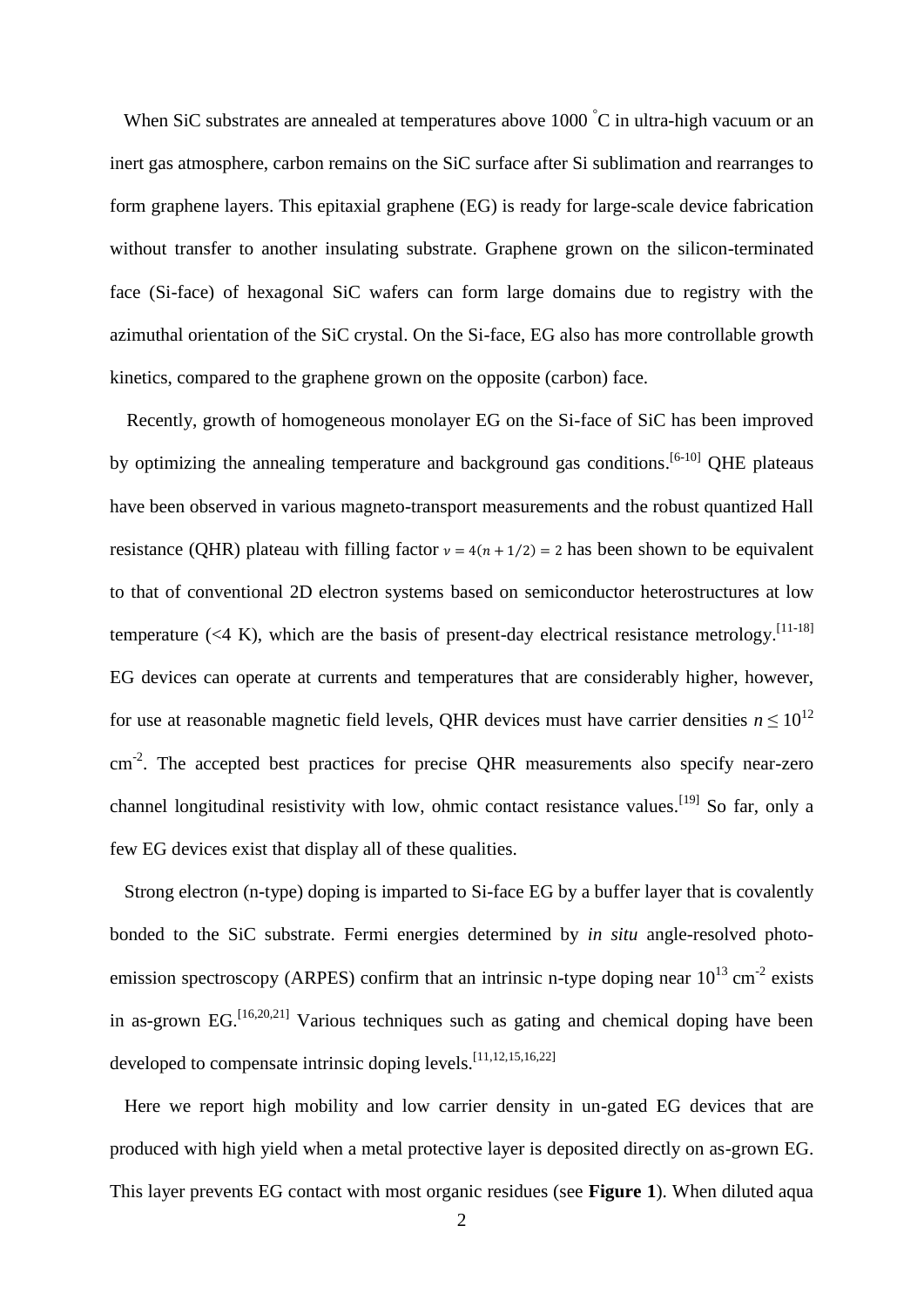regia (DAR) is used as the final etching agent in this process, most of our Hall bar devices based on Si-face EG have carrier densities in the range of  $3 \times 10^{10}$  cm<sup>-2</sup> to  $3 \times 10^{11}$  cm<sup>-2</sup>, much lower than those obtained by conventional lithography. Well-defined  $\nu =2$  plateaus are observed in moderate magnetic fields, and the doping level can be controlled by heat treatment.



**Figure 1.** Device images and fabrication process (a) Optical images (upper) with metal protective layer covering the Hall bar area (600  $\mu$ m x 100  $\mu$ m) of a device and (lower) after removing the metal layer. Six 20  $\mu$ m wide voltage probes (1,2,3,7,8,9) are located in the central 200 µm wide region of the Hall bar, with 100 µm longitudinal spacing. Source and drain are labeled 5 and 10. Processing steps, consisting of (b) Metal is first evaporated on asgrown graphene. (c) Spin-coating of bi-layer photoresist. Each dashed square indicates a single device area. (d) UV-exposure (with enlarged single device area shown). (e) Undercut profile is formed to assist the lift-off after evaporation of a second metal layer (green). (f) Ar reactive-ion-etching is applied. (g) Metal-protected EG Hall bar after RIE. (h) Protected graphene Hall bar with contact electrodes. (i) An etching window is opened in Hall bar area. (j) Metal over Hall bar area is etched by DAR, followed by optional stripping of photoresist using acetone.

Five samples diced from semi-insulating 4H- or 6H-SiC(0001) wafers were annealed at 1900 °C or 1950 °C in an Ar background at 101 kPa - 105 kPa using a controlled Si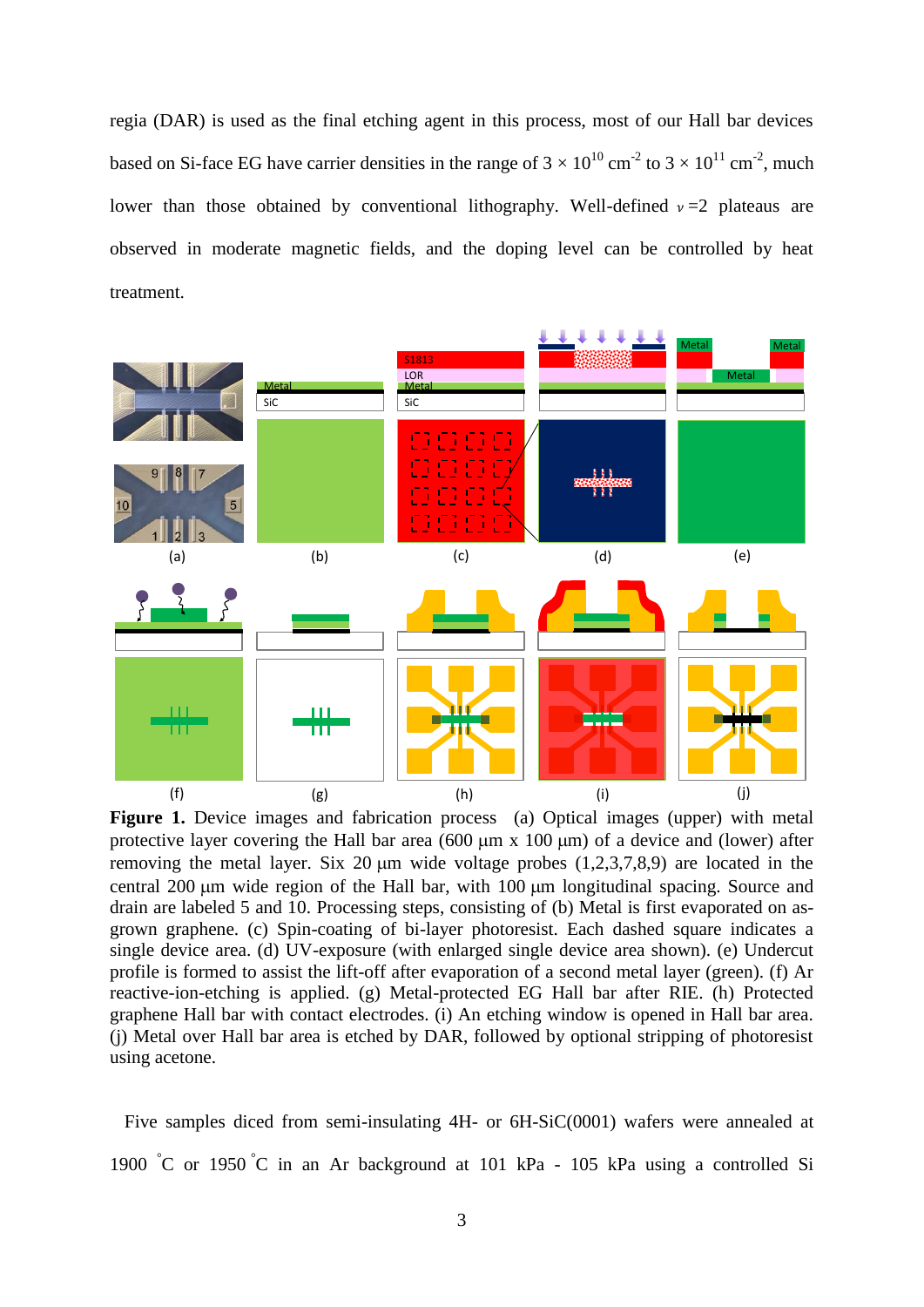sublimation process (see supporting information).<sup>[8]</sup> Raman microscopy shows that homogeneous graphene covers 95 % of the central sample area for samples prepared by the same methods and under similar conditions. In the critical new processing step, a metal bilayer (5 nm Pd + 10 nm Au, for samples  $S1 - S3$ ) or a single 30-nm-thick Au layer (for S4 and S5) was deposited directly on the as-grown EG surface after a 10 minutes, 115  $\degree$ C dehydration baking (Figure 1b). This protective metal layer prevented the intermediate processing steps from contaminating the graphene and was removed from the Hall bars using diluted aqua regia (DAR) in the final step of fabrication (Figure 1j).

### **Transport Measurements**

**Table 1.**Growth conditions and transport characteristics for five samples approximately one month after fabrication, from low-current ac measurements recorded with lock-in amplifiers; Samples S1, S2 and S3 were diced from the same 6H-SiC wafer. Samples S1 and S2 were annealed and processed together, and thus are grouped together. The carrier density and mobility were measured at 4.0 K to 4.5 K for samples S1 through S4, and at 1.6 K for sample S5. Standard deviations of the carrier densities for each sample group are low, ranging from  $0.5 \times 10^{11}$  cm<sup>-2</sup> to  $0.8 \times 10^{11}$  cm<sup>-2</sup>.

| <b>Device</b>                 | <b>Wafer type</b> | <b>Growth Conditions</b> | <b>Electron density</b> | Mobility $\mu$ | $R_s$ (kQ) |
|-------------------------------|-------------------|--------------------------|-------------------------|----------------|------------|
| name                          |                   | $(^{\circ}C/min)$        | $n \text{ (cm}^2)$      | $(cm^2V^Ts^T)$ | $B=0$      |
| S1D1                          | 6H-SiC            | 1900/30                  | $1.3 \times 10^{11}$    | 11000          | 4.4        |
| S <sub>1</sub> D <sub>2</sub> |                   |                          | $1.4 \times 10^{11}$    | 6500           | 7.1        |
| S <sub>1</sub> D <sub>3</sub> |                   |                          | $5.1 \times 10^{10}$    | 10200          | 11.9       |
| S <sub>2</sub> D <sub>1</sub> | 6H-SiC            |                          | $4.2 \times 10^{10}$    | 7400           | 20.2       |
| S3D1                          | 6H-SiC            | 1900/30                  | $-5.4 \times 10^{10}$   | 7900           | 14.6       |
| S3D <sub>2</sub>              |                   |                          | $5.1 \times 10^{10}$    | 10800          | 11.3       |
| S <sub>3</sub> D <sub>3</sub> |                   |                          | $4.0 \times 10^{10}$    | 8600           | 18.2       |
| S3D4                          |                   |                          | $7.0 \times 10^{10}$    | 4400           | 20.6       |
| S <sub>3</sub> D <sub>5</sub> |                   |                          | $6.4 \times 10^{10}$    | 8500           | 11.4       |
| S <sub>4</sub> D <sub>1</sub> | 4H-SiC            | 1900/18                  | $2.0 \times 10^{11}$    | 3600           | 4.6        |
| S <sub>4</sub> D <sub>2</sub> |                   |                          | $1.9 \times 10^{11}$    | 6000           | 5.5        |
| S <sub>4</sub> D <sub>3</sub> |                   |                          | $3.1 \times 10^{11}$    | 2600           | 7.8        |
| S <sub>4</sub> D <sub>4</sub> |                   |                          | $2.4 \times 10^{11}$    | 5200           | 5.1        |
| S <sub>4</sub> D <sub>5</sub> |                   |                          | $3.2 \times 10^{11}$    | 2100           | 9.0        |
| S5D1                          | 4H-SiC            | 1950/15                  | $8.0 \times 10^{11}$    | 5000           | 3.1        |
| S5D2                          |                   |                          | $7.4 \times 10^{11}$    | 4400           | 3.8        |
| S5D3                          |                   |                          | $8.2 \times 10^{11}$    | 4000           | 3.8        |
| S5D4                          |                   |                          | $8.2 \times 10^{11}$    | 3300           | 4.6        |
| S5D5                          |                   |                          | $6.3 \times 10^{11}$    | 4400           | 4.5        |
|                               |                   |                          |                         |                |            |

Each sample has 16 similar Hall-bar devices (Figure 1c). Devices having eight ohmic contacts and room-temperature sheet resistance  $R_s$  lower than 21 kQ (see Table 1) were selected for low-temperature magneto-transport characterization. All cryogenic measurements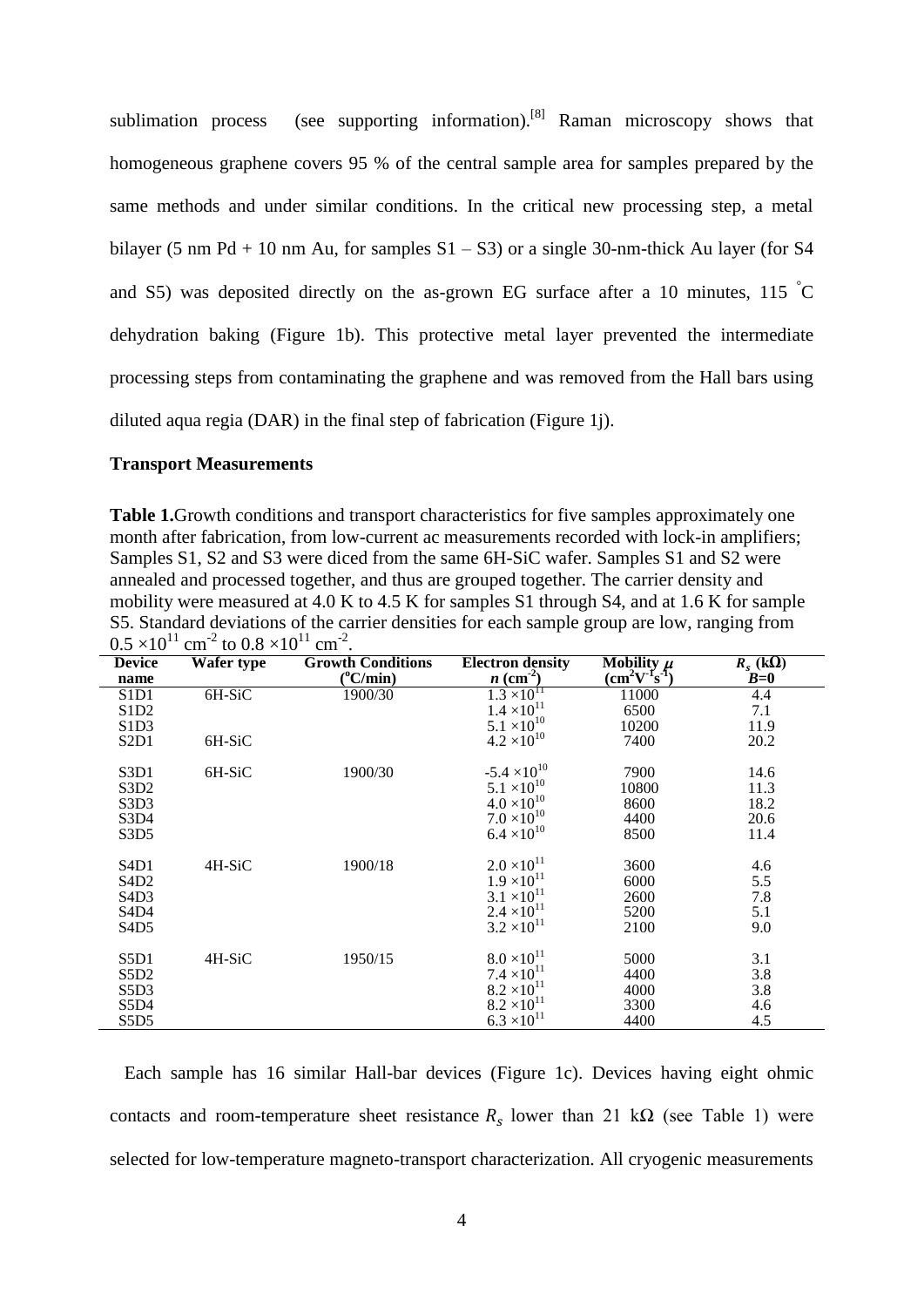were made in a liquid-helium cryostat using a 9 T superconducting magnet. The device carrier density and mobility values determined at *T* < 4.5 K using low-field magneto-transport are listed in Table 1, as well as the wafer properties, the maximum annealing temperature and the annealing time at that temperature. Devices on four of the samples showed homogeneous carrier densities *n* that are lower than  $3.2 \times 10^{11}$  cm<sup>-2</sup>.



**Figure 2.** (a) Longitudinal resistivity (black) and Hall resistance (red) of device S4D4 at 4.3 K, one month after fabrication. (b) Similar measurements for device S1D1 at 4.3 K measured one week (dashed lines) and one month (solid lines) after the fabrication, respectively.

We focus first on magneto-transport measurements of device S4D4. Figure 2a shows that the carrier density and mobility at 4.3 K are  $n = 2.4 \times 10^{11}$  cm<sup>-2</sup> and  $\mu = 5200$  cm<sup>2</sup>V<sup>-1</sup>s<sup>-1</sup>, respectively. Prominent Shubnikov-de Hass (SdH) oscillations are present with minima at the  $v=6$  and  $v=10$  filling factors, indicating good homogeneity along the device channel. Precise dc measurements at 1.6 K using a cryogenic current comparator bridge at a source-drain current of  $40 \mu A$  show that the device is nearly fully quantized with a longitudinal resistivity of  $\rho_{xx} = 0.05 \Omega \pm 0.01 \Omega$  and a QHR at the v=2 plateau of  $R_{xy} = (\frac{h}{2} \times (1 - 4 \times 10^{-6} \pm 2 \times 10^{-6}))$  $6$ ).<sup>[23]</sup> Very nearly the same QHR characteristics were measured for both magnetic field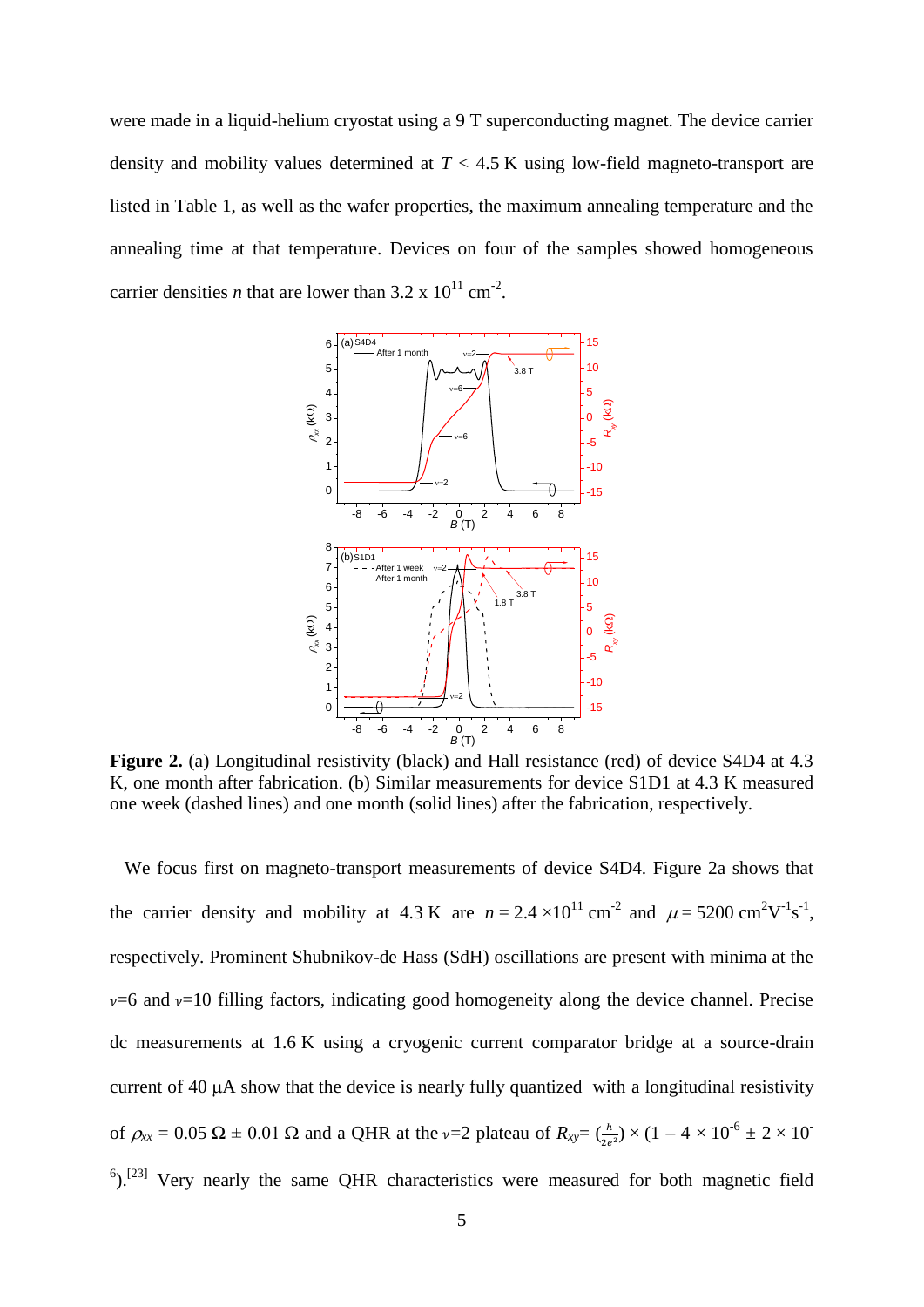directions. Contact resistance values in the quantized Hall plateau region were between  $1 \Omega$ and 30  $\Omega$ , with six of eight contacts showing ohmic resistance below 4  $\Omega$ .

A significant drop in n-type carrier density over time was observed during the first month after fabrication in devices S1D1 and S1D2. These samples were stored under ambient laboratory conditions (23 °C, 40 % relative humidity) when not in use. Figure 2b shows two sets of data at  $T = 4.3$  K with  $\rho_{xx}$  and  $R_{xy}$  measured in S1D1 using lock-in amplifiers. In the data recorded one week after the fabrication (dashed lines), a well-developed  $v=2$  plateau is present for *B*  $\geq$  3.8 T and the longitudinal resistivity is below 10  $\Omega$  in the high magnetic field range. In the low magnetic field region, SdH oscillations are weak. These characteristics may indicate an inhomogeneous carrier concentration along the Hall bar. The solid lines in Figure 2b were measured for device S1D1 one month after device fabrication. The  $\rho_{xx}$  profile is compressed and the SdH oscillations are completely absent. We observe the onset of the  $\nu=2$ Hall plateau at low fields, with  $n = 1.3 \times 10^{11}$  cm<sup>-2</sup> and  $\mu = 11,000$  cm<sup>2</sup>V<sup>-1</sup>s<sup>-1</sup>. The minimum longitudinal resistivity at high field has approximately doubled to 20  $\Omega$ .

Over a similar one-month time interval very low carrier concentrations were maintained on sample S3. Some devices that were slightly p-doped soon after fabrication became slightly ndoped. Only device S3D1 remained p-doped after one month in ambient conditions (see Table 1). In all of the devices on sample S3 and some devices on S1 and S2 the Fermi energy is quite close to the Dirac point. Regions dominated by electrons or holes (as puddles) are known to exist in this regime for pristine exfoliated graphene. Although readily apparent  $v=2$ Hall plateaus are observed at very low magnetic fields in our devices on sample S3, the transport results show that the low-density devices are not well-quantized at any magnetic field level, with minimum  $\rho_{xx} > 300 \Omega$  and  $R_{xy} < h/2e^2$ . The effect of very low carrier concentration on transport properties in graphene close to the Dirac point is not the main issue of this paper and will be reported elsewhere.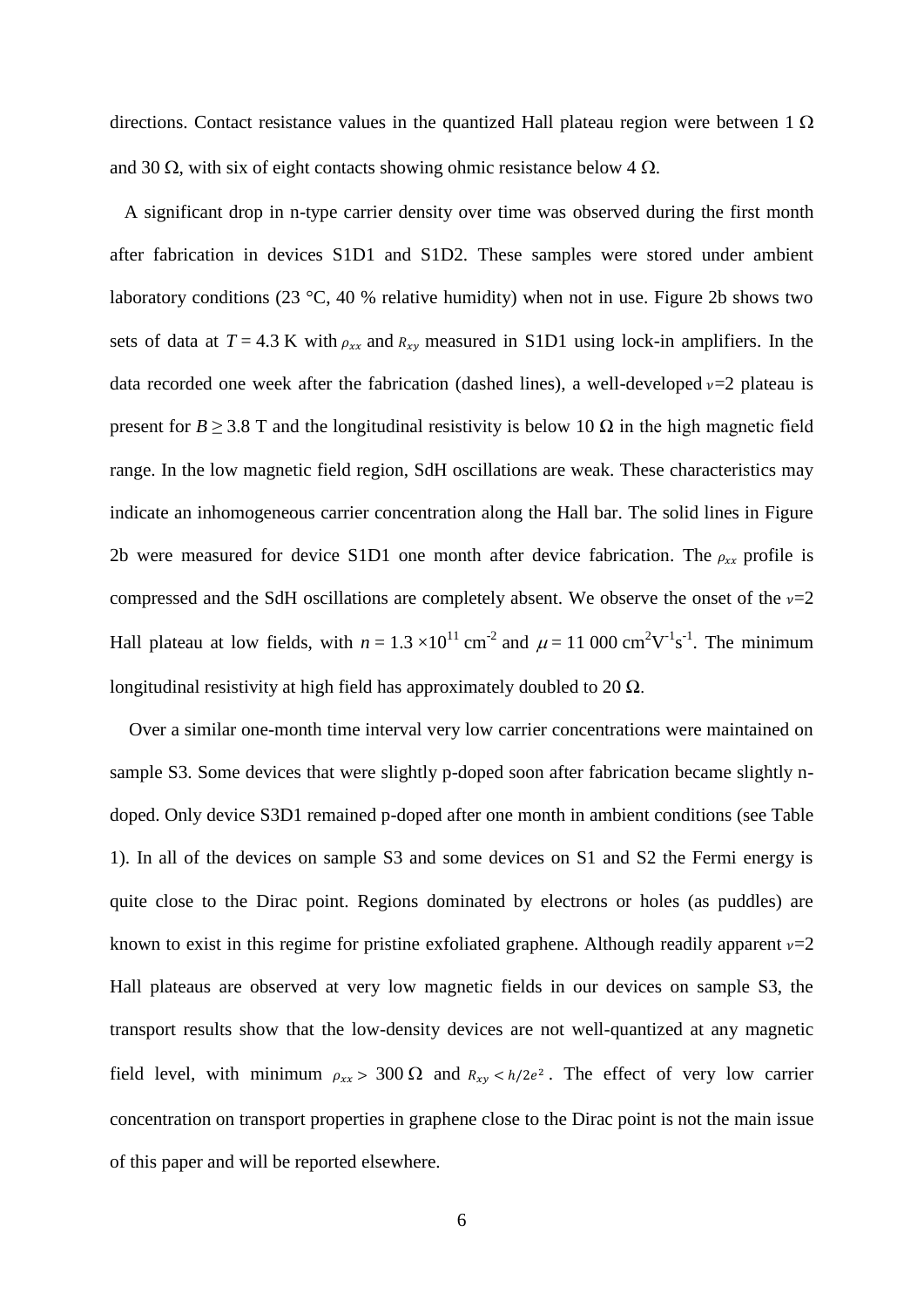### **Post-processing Results**

Our post-processing studies show that the low carrier density results from the doping of molecules deposited by aqua regia, while the variation in the carrier density with time may be due to desorption of the doping molecules and adsorption of other molecules from the air. Atomic force microscope (AFM) images taken after fabrication show some surface roughness at a small length scales that was not present prior to device fabrication, suggesting that the EG surface may be covered with foreign matter (see Figure S1).

We subjected sample S4 to heat-treating (HT) in Ar gas (99.999 %) at relatively low temperatures, alternating with 1 s immersion in DAR (followed immediately by rinsing in deionized water). After each step, transport measurements were made. Table 2 shows the results of magneto-transport measurements on S4D4 at temperatures near 4.5 K. The n-type doping levels were raised by more than an order of magnitude when the sample was heattreated at temperatures of 250  $\degree$ C and 175  $\degree$ C, and very low n-type carrier concentrations were restored by dipping the sample in DAR. When the sample was stored for six days in ambient air after HT at 175 °C, the n-type carrier concentration decreased by 63 %, but no change was observed when the sample was stored for four days in He gas at cryogenic temperatures following the HT at 250 °C. The device magneto-transport characteristics were not obviously degraded by DAR/HT cycling, and extremely well-developed QHR plateaus were observed after the final processing step shown in Table 2.

**Table 2.** Results of post-processing of device S4D4, measured at  $4.54$  K  $\pm$  0.04 K. DAR results in strongly reduced n-type doping, while heat treatment increases the n-type carrier concentration.

| Device S4D4 Process, T (time) | <b>Electron density</b><br>$n$ (cm <sup>2</sup> ) | <b>Mobility</b><br>$(cm^2V^{\text{T}}s^{\text{T}})$ | $R_s$ (kΩ)<br>$B=0$ |
|-------------------------------|---------------------------------------------------|-----------------------------------------------------|---------------------|
| Initial fabrication           | $2.4 \times 10^{11}$                              | 5200                                                | 5.1                 |
| HT, $250 \degree C$ (2.5 h)   | $2.9 \times 10^{12}$                              | 2030                                                | 1.0                 |
| Helium, $<$ 30 K (100 h)      | $2.9 \times 10^{12}$                              | 2030                                                | 1.0                 |
| DAR, $20 °C(1 s)$             | $4.0 \times 10^{10}$                              | 16800                                               | 10.3                |
| HT, $175 \text{ °C}$ (2.5 h)  | $1.8 \times 10^{12}$                              | 2800                                                | 1.3                 |
| Ambient air (140 h)           | $6.8 \times 10^{11}$                              | 6100                                                | 1.5                 |
| DAR, $20 °C(1 s)$             | $-5.0 \times 10^{10}$                             | 10200                                               | 12.1                |
| HT 100 $^{\circ}$ C (0.5 h.)  | $2.9 \times 10^{11}$                              | 5160                                                | 4.2                 |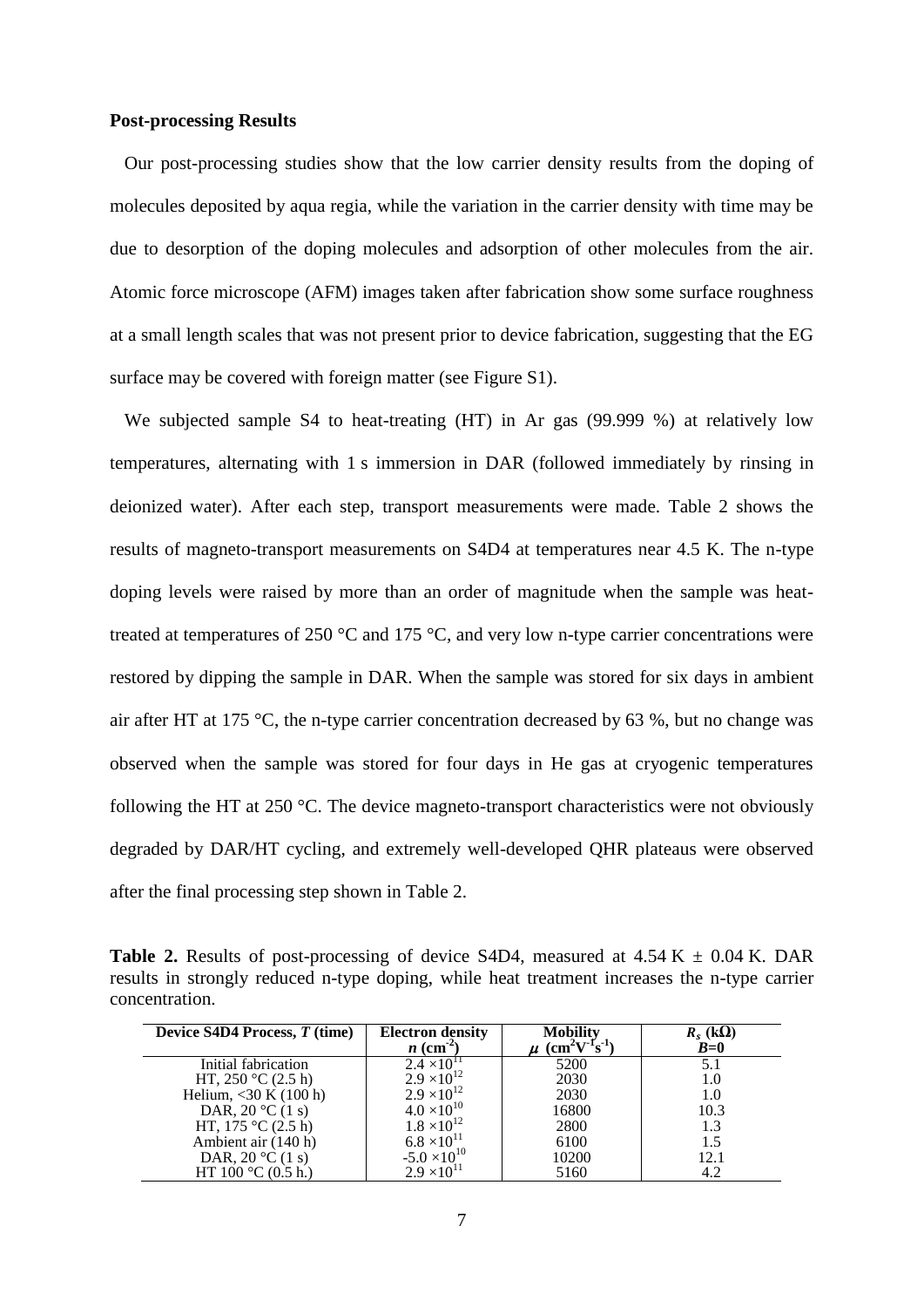

**Figure 3.** Magneto-transport results ( $\rho_{xx}$  and  $R_{xy}$ ) for device S5D2 at 1.5 K (note changes in scale for the vertical axes): (a) as fabricated with the 30-nm-thick Au layer etched by aqua regia; (b) after spin-coating using PMMA and curing; (c) after removal of PMMA. Landau filling factors are used to identify some features.

We conclude with results of processing sample S5 with Polymethyl methacrylate (PMMA), a common electron-beam photoresist. The possible applications of this type of polymer would be for stabilizing the carrier concentration, photochemical gating, or to create p-n junctions.[22,24,25] Figure 3a shows transport characteristics of device S5D2 before applying PMMA, with n-type carrier density of  $7.4 \times 10^{11}$  cm<sup>-2</sup>. Pronounced SdH oscillations corresponding to filling factor indices  $\nu=2$ , 6, 10, and 14 are clearly observed with the welldeveloped  $v=6$  plateau occurring for  $R_{xy}$  between 4 T and 6 T. Figure 3b shows results after the sample was coated with a PMMA layer and cured; the carrier density increased to  $n = 2.5 \times 10^{12}$  cm<sup>-2</sup>. Finally, the polymer layer on S5 was removed, and the results in Figure 3c show that the carrier density once again increased to  $5.7 \times 10^{12}$  cm<sup>-2</sup>. Increasing carrier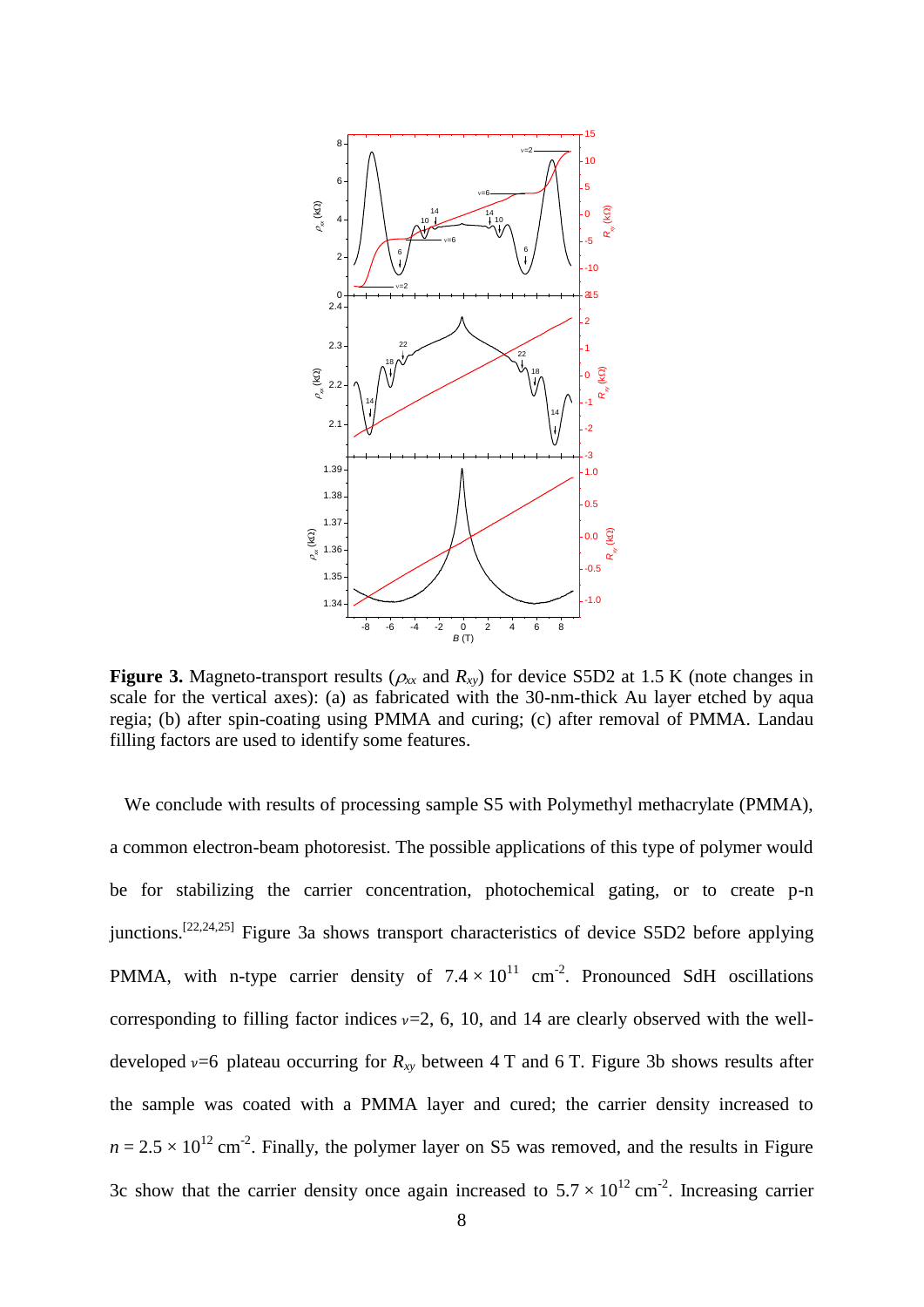density may be due to displacement or removal of the p-type doping agent from the EG surface and polymer residue (see Figure S2).

Our new protective precious-metal masking process for fabrication of graphene-based devices results in very low carrier concentrations and high mobility. Elsewhere, enhanced ptype doping in EG has been produced by gold adatoms but only after post-annealing to at least 700  $^{\circ}$ C.<sup>[26]</sup> Intercalation of hydrogen, gold, oxygen and other atoms beneath the EG buffer layer also can produce a p-type carrier concentration,  $[16]$  but these processes only occur at high temperatures. The temperatures encountered in our fabrication are never higher than 180 °C. Energy-dispersive X-ray spectroscopy (EDS) spectra showed only carbon, silicon, and trace atomic concentrations of oxygen. No indication of either Au or Pd was found on the aquaregia-exposed EG regions. Thus, we believe that our results unequivocally show that extrinsic molecular doping is responsible for the low carrier concentration, and this doping process is initiated by aqua regia.

Both of the components of aqua regia, nitric acid and hydrochloric acid, are potent p-doping agents of graphene.<sup>[27,28]</sup> Since oxygen is the only significant component in the EDS spectra from as-fabricated graphene devices other than carbon and silicon, evidence points to  $HNO<sub>3</sub>$ as the primary doping agent, either by itself or by some chemical process in concert with other molecules present in the air. The observed changes in the level of carrier activity after exposure to the laboratory air support the notion of additional doping processes.

In summary, we have fabricated devices without polymer residues using epitaxial graphene and found that the carrier density is typically below  $3\times10^{11}$  cm<sup>-2</sup> and is uniform on the same sample to within  $1\times10^{11}$  cm<sup>-2</sup> after molecular doping by DAR. On sample S4 we observed highly quantized  $v=2$  QHR plateaus with  $R_{xy} \approx h/(2e^2)$  and near-zero longitudinal resistivity. Device S4D4 displays almost fully-quantized Hall plateaus, showing that EG is not significantly damaged by the deposition of precious metals (Pd, Au) or by diluted aqua regia, even after several immersion steps.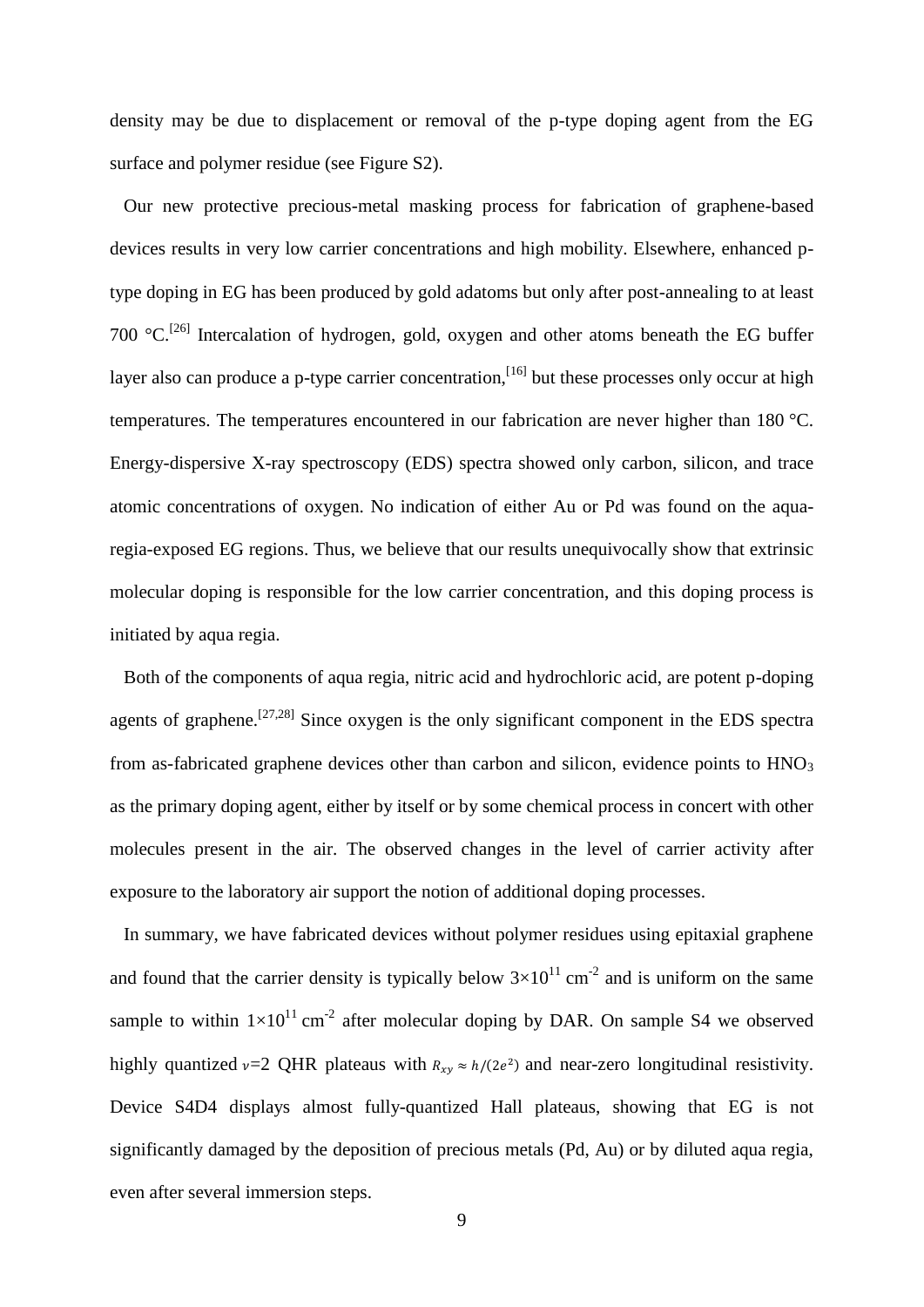This new fabrication and doping process avoids organic contamination of devices based on epitaxial graphene grown on SiC. The method thus provides an alternate route for producing large-scale, highly ordered, low carrier-density epitaxial graphene for QHR standards and for the study of low-carrier density graphene.

### **Acknowledgements**

The authors gratefully acknowledge support for Y.Y's work at NIST, federal grant #70NANB12H185.

### **References**

[1] K. S. Novoselov, A. K. Geim, S. V. Morozov, D. Jiang, Y. Zhang, S. V. Dubonos, I. V.

Grigorieva, A. A. Firsov, *Science* **2004***, 306*, 666.

[2] A. H. Castro-Neto, F. Guinea, N. M. R. Peres, K. S. Novoselov and A. K. Geim, *Rev. Mod.* 

*Phys.* **2010** *81*, 109.

[3] K. I. Bolotin, K. J. Sikes, Z. Jiang, M. Klima, G. Fudenberg, J. Hone, P. Kim, H. L.

Stormer, *Solid state Commun.* **2008** *146*, 351.

- [4] K. S. Novoselov, A. K. Geim, S. V. Morozov, D. Jiang, M. I. Katsnelson, I. V. Grigorieva,
- S. V. Dubonos, A. A. Firsov, *Nature* **2005**, *438*, 197.
- [5] Y. B. Zhang, Y. W. Tan, H. L. Stormer, P. Kim, *Nature* **2005**, *438*, 201.

[6] [C. Virojanadara,](http://publish.aps.org/search/field/author/C.%20Virojanadara) [M. Syväjarvi,](http://publish.aps.org/search/field/author/M.%20Syv%C3%A4jarvi) [R. Yakimova,](http://publish.aps.org/search/field/author/R.%20Yakimova) and [L. I. Johansson,](http://publish.aps.org/search/field/author/L.%20I.%20Johansson) [A. A. Zakharov,](http://publish.aps.org/search/field/author/A.%20A.%20Zakharov) [T.](http://publish.aps.org/search/field/author/T.%20Balasubramanian) 

[Balasubramanian,](http://publish.aps.org/search/field/author/T.%20Balasubramanian) *Phys. Rev. B* **2008**, *78*, 245403.

[7] K. V. Emtsev, A. Bostwick, K. Horn, J. Jobst, G. L. Kellogg, L. Ley, J. L. McChesney, T.

Ohta, S. A. Reshanov, J. Röhrl, E. Rotenberg, A. K. Schmid, D. Waldmann, H. B. Weber, T. Seyller, *Nature Mater*. **2009**, *8*, 203.

- [8] M. A. Real, E. A. Lass, F. –H. Liu, T. Shen, G. R. Jones, J. A. Soons, D. B. Newell, A. V.
- Davydov, R. E. Elmquist, *IEEE Trans. Instrum. Meas*. **2013**, *62*, 1454.
- [9] C. Berger, Z. Song, X. Li, X. Wu, N. Brown, C. Naud, D. Mayou, T. Li, J. Hass, A. N.
- Marchenkov, E. H. Conrad, P. N. First, W. de Heer, *Science*, **2006**, *312*, 1191.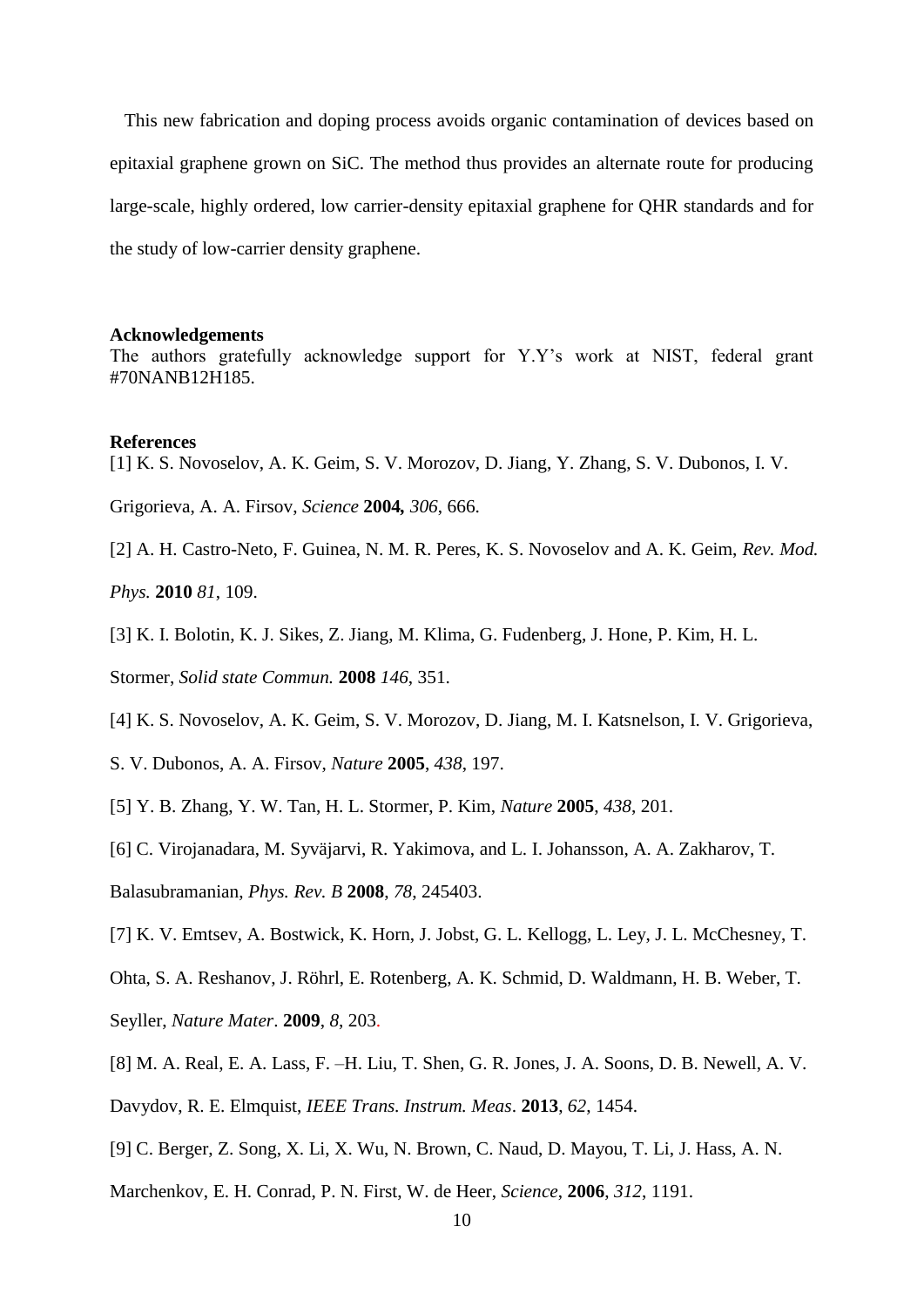- [10] L. O. Nyakiti, R. L. Myers-Ward, V. D. Wheeler, E. A. Imhoff, F. J. Bezares, H. Chun, J.
- D. Caldwell, A. L. Friedman, B. R. Matis, J. W. Baldwin, P. M. Campbell, J. C. Culbertson, C. R. Eddy, Jr., G. G. Jernigan, D. K. Gaskill, Nano Lett. **2012**, *12*, 1749.
- [11] T. Shen, J. J. Gu, M. Xu, Y. Q. Wu, M. L. Bolen, M. A. Capano, L. W. Engel, P. D. Ye, *Appl. Phys. Lett*. **2009**, *95,* 172105.
- [12] J. Jobst, D. Waldmann, F. Speck, R. Hirner, D. K. Maude, T. Seyller, H. B. Weber, *Phys. Rev. B* **2010**, *81*, 195434.
- [13] A. Tzalenchuk, S. Lara-Avila, A. Kalaboukhov, S. Paolillo, M. Syväjärvi, R. Yakimova,
- O. Kazakova, T. J. B. M. janssen, V. I. Fal'ko, S. Kubatkin, *Nature Nano.* **2010**, *5*, 186.
- [14] [W. Pan,](http://scitation.aip.org/content/contributor/AU0247456) [S. W. Howell,](http://scitation.aip.org/content/contributor/AU0424539) [A. J. Ross III,](http://scitation.aip.org/content/contributor/AU0424541) [T. Ohta](http://scitation.aip.org/content/contributor/AU0380159) and [T. A. Friedmann,](http://scitation.aip.org/content/contributor/AU0318376) *Appl. Phys. Lett*. **2010**, *97*, 252101.
- [15] S. Tanabe, Y. Sekine, H. Kageshima, M. Nagase, H. Hibino, *Appl. Phys. Exp*. **2010**, *3*, 075102.
- [16] E. [Pallecchi, M](http://ieeexplore.ieee.org/search/searchresult.jsp?searchWithin=p_Authors:.QT.Pallecchi,%20E..QT.&searchWithin=p_Author_Ids:38247499200&newsearch=true). [Ridene, D](http://ieeexplore.ieee.org/search/searchresult.jsp?searchWithin=p_Authors:.QT.Ridene,%20M..QT.&searchWithin=p_Author_Ids:38246548200&newsearch=true). [Kazazis,](http://ieeexplore.ieee.org/search/searchresult.jsp?searchWithin=p_Authors:.QT.Kazazis,%20D..QT.&searchWithin=p_Author_Ids:37330326200&newsearch=true) C. [Mathieu,](http://ieeexplore.ieee.org/search/searchresult.jsp?searchWithin=p_Authors:.QT.Mathieu,%20C..QT.&searchWithin=p_Author_Ids:38247023800&newsearch=true) F. [Schopfer,](http://ieeexplore.ieee.org/search/searchresult.jsp?searchWithin=p_Authors:.QT.Schopfer,%20F..QT.&searchWithin=p_Author_Ids:37532405900&newsearch=true) W. [Poirier, D](http://ieeexplore.ieee.org/search/searchresult.jsp?searchWithin=p_Authors:.QT.Poirier,%20W..QT.&searchWithin=p_Author_Ids:37303930900&newsearch=true). [Mailly, A](http://ieeexplore.ieee.org/search/searchresult.jsp?searchWithin=p_Authors:.QT.Mailly,%20D..QT.&searchWithin=p_Author_Ids:38289555600&newsearch=true). [Ouerghi,](http://ieeexplore.ieee.org/search/searchresult.jsp?searchWithin=p_Authors:.QT.Ouerghi,%20A..QT.&searchWithin=p_Author_Ids:38247380400&newsearch=true) *Appl. Phys. Lett.* **2012**, *100*, 253109.
- [17] A. [Satrapinski,](http://ieeexplore.ieee.org/search/searchresult.jsp?searchWithin=p_Authors:.QT.Satrapinski,%20A..QT.&newsearch=true) S. [Novikov, a](http://ieeexplore.ieee.org/search/searchresult.jsp?searchWithin=p_Authors:.QT.Novikov,%20S..QT.&newsearch=true)nd N. [Lebedeva,](http://ieeexplore.ieee.org/search/searchresult.jsp?searchWithin=p_Authors:.QT.Lebedeva,%20N..QT.&newsearch=true) *Appl. Phys. Lett.* **2013**, *100*, 173509.
- [18] T. J. B. M. janssen, A. Tzalenchuk, R. Yakimova, S. Kubatkin, S. Lara-Avila, S.
- Kopylov V. I. Fal'ko, *Phys. Rev. B* **2011**, *83*, 233402.
- [19] F. Delahaye, B. Jeckelmann, *Metrologia* **2003**, *40*, 217.
- [20] S. Y. Zhou, D. A. Siegel, A. V. Fedorov, A. Lanzara, *Phys. Rev. Lett.* **2008**, *101*, 086402.
- [21] C Riedl, C. Coletti, U. Starke, *J. Phy. D: Appl Phys.* **2010**, *43*, 374009.
- [22] S. Lara-Avila, K. Moth-Poulsen , R.Yakimova, T. Bjørnholm, V. Fal'ko, A. Tzalenchuk,
- S. Kubatkin, *Adv. Mater.* **2011**, *23*, 878.
- [23] F. L. Hernandez-Marquez, M. E. Bierzychudek, G. R. Jones, Jr. and R. E. Elmquist, to be published in *Rev. Sci. Instrum*. **2014**.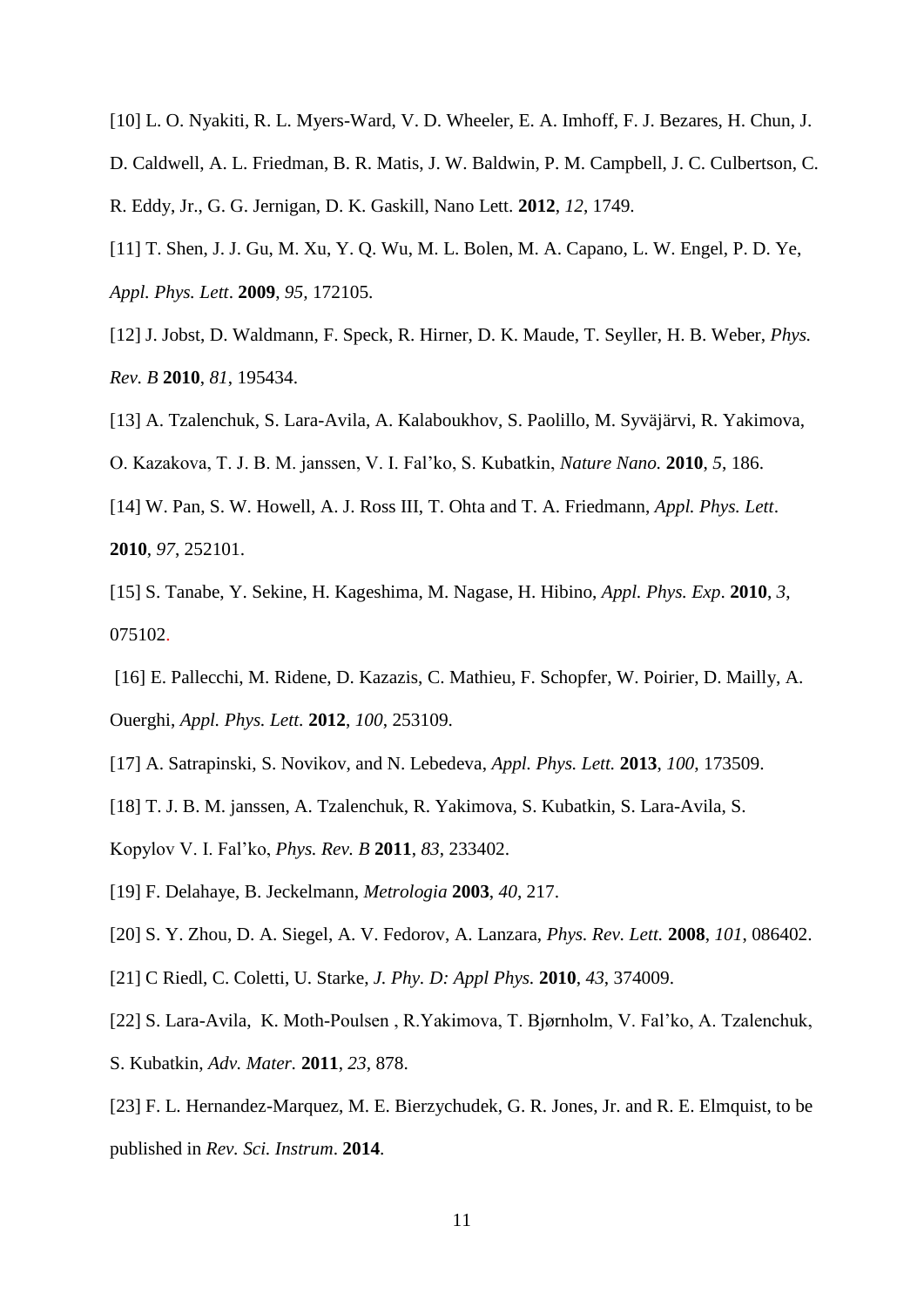[24] H-C. Cheng, R-J. Shiue, C-C. Tsai, W-H. Wang, Y-T. Chen, *Am. Chem. Soc. Nano*. **2011**, *5(3)*, 2051.

[25] T. Lohmann, K. von Klitzing, J. H. Smet, *Nano Lett*. **2009**, *9(5)*, 1973.

[26] I. Gierz, C. Riedl, U. Starke, C. R. Ast, K. Kern, *Nano Lett.* **2008**, *8(12)*, 4603.

- [27] T. O. Wehling, K. S. Novoselov, S. V. Morozov, E. E. Vdovin, M. I. Katsnelson, A. K.
- Geim, A. I. Lichtenstein, *Nano Lett.* **2008,** *8(1)*, 173.
- [28] [S. Bae,](http://www.nature.com/nnano/journal/v5/n8/abs/nnano.2010.132.html#auth-1) [H. Kim,](http://www.nature.com/nnano/journal/v5/n8/abs/nnano.2010.132.html#auth-2) [Y. Lee,](http://www.nature.com/nnano/journal/v5/n8/abs/nnano.2010.132.html#auth-3) [X. Xu,](http://www.nature.com/nnano/journal/v5/n8/abs/nnano.2010.132.html#auth-4) [J-S. Park,](http://www.nature.com/nnano/journal/v5/n8/abs/nnano.2010.132.html#auth-5) [Y. Zheng,](http://www.nature.com/nnano/journal/v5/n8/abs/nnano.2010.132.html#auth-6) [J. Balakrishnan,](http://www.nature.com/nnano/journal/v5/n8/abs/nnano.2010.132.html#auth-7) [T. Lei,](http://www.nature.com/nnano/journal/v5/n8/abs/nnano.2010.132.html#auth-8) [H. R. Kim,](http://www.nature.com/nnano/journal/v5/n8/abs/nnano.2010.132.html#auth-9)

[Y. I. Song,](http://www.nature.com/nnano/journal/v5/n8/abs/nnano.2010.132.html#auth-10) [Y-J. Kim,](http://www.nature.com/nnano/journal/v5/n8/abs/nnano.2010.132.html#auth-11) [K. S. Kim,](http://www.nature.com/nnano/journal/v5/n8/abs/nnano.2010.132.html#auth-12) [B. Özyilmaz,](http://www.nature.com/nnano/journal/v5/n8/abs/nnano.2010.132.html#auth-13) [J-H Ahn,](http://www.nature.com/nnano/journal/v5/n8/abs/nnano.2010.132.html#auth-14) [B. H. Hong,](http://www.nature.com/nnano/journal/v5/n8/abs/nnano.2010.132.html#auth-15) [S. Iijima,](http://www.nature.com/nnano/journal/v5/n8/abs/nnano.2010.132.html#auth-16) *Nature Nano* **2010**, *5(8)*, 574.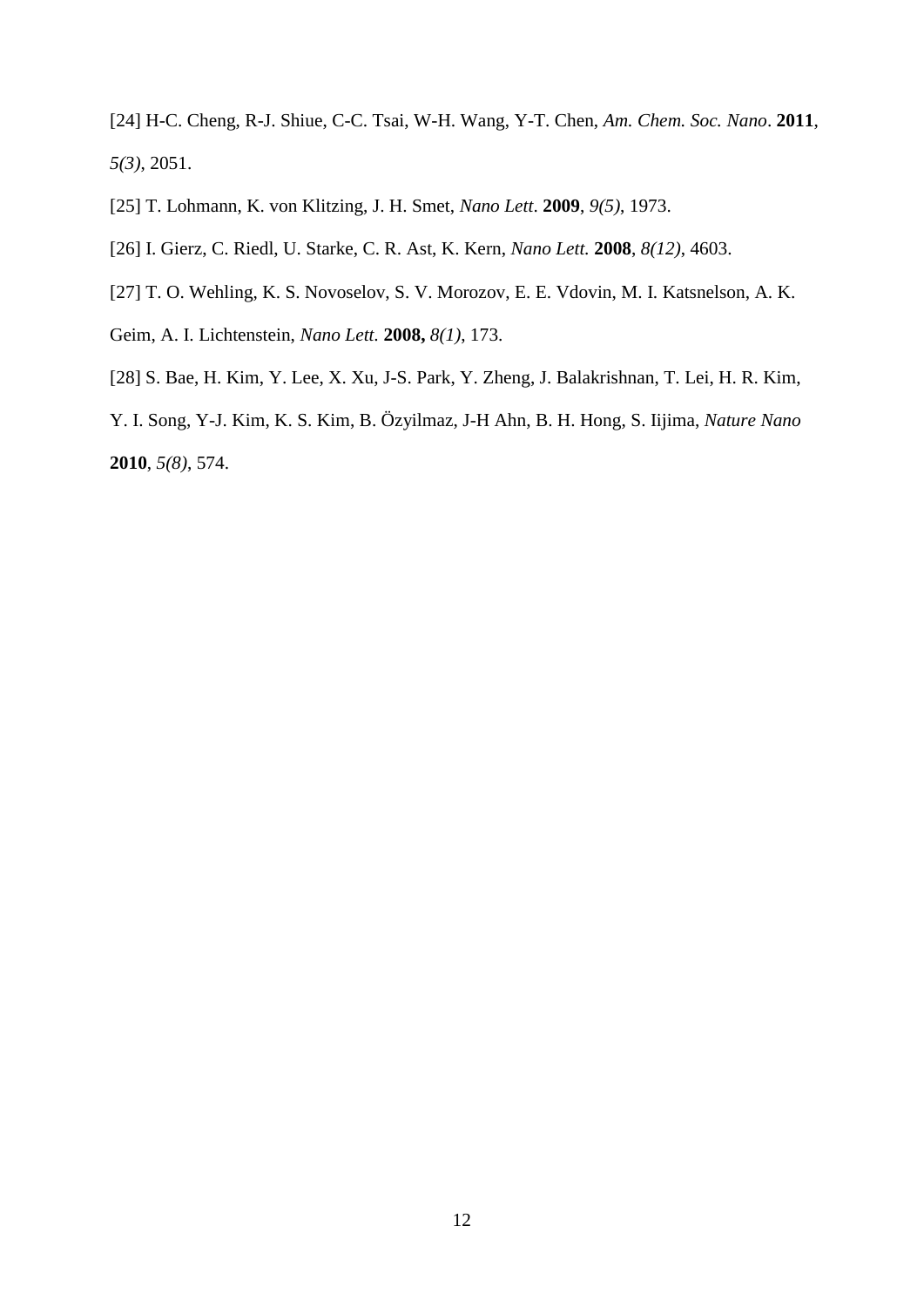# Supporting Information

### **Low Carrier Density Epitaxial Graphene Devices On SiC**

*Yanfei Yang\* , Lung-I Huang, Yasuhiro Fukuyama, Fan-Hung Liu, Mariano A. Real, Paola Barbara, Chi-Te Liang, David B. Newell, and Randolph E. Elmquist*

#### $0.0 \text{ µm}$  $2.0$  $4.0$  $6.0$  $8.0$  $0<sub>0</sub>$  $88nm$  $6.0$  $4.0$  $2.0$  $2.0$  $0<sup>0</sup>$  $0 \mu m$  $10$  $12$  $0.0$  $8.4<sub>nm</sub>$  $6.0$  $2.0$  $4.0$  $2.0$  $4.0$  $0<sup>0</sup>$

### **Surface characterization by AFM**

**Figure S1.** AFM tapping mode images (with height shown in scale bars) for sample S1 before (top) and after (bottom) device fabrication.



**Figure S2.** Top: AFM height image of sample S5 after removal of PMMA. To the left side, raised white areas may be polymer residue caused by bulk removal of PMMA from the adjacent EG surface. Bottom: Surface height contour produced along line (1) in the top image.

### **Epitaxial graphene**

Our graphene was grown on the Si-face of 6H-SiC(0001) substrates obtained from AGP Ltd. or 4H-SiC(0001) obtained from Cree, Inc.† All wafers were chemically-mechanically polished to produce nearly atomically-flat Si-face surfaces. The SiC wafers were diced into either square (7.6 mm x 7.6 mm) or rectangular (7.6 mm x 3.8 mm) samples. All samples originated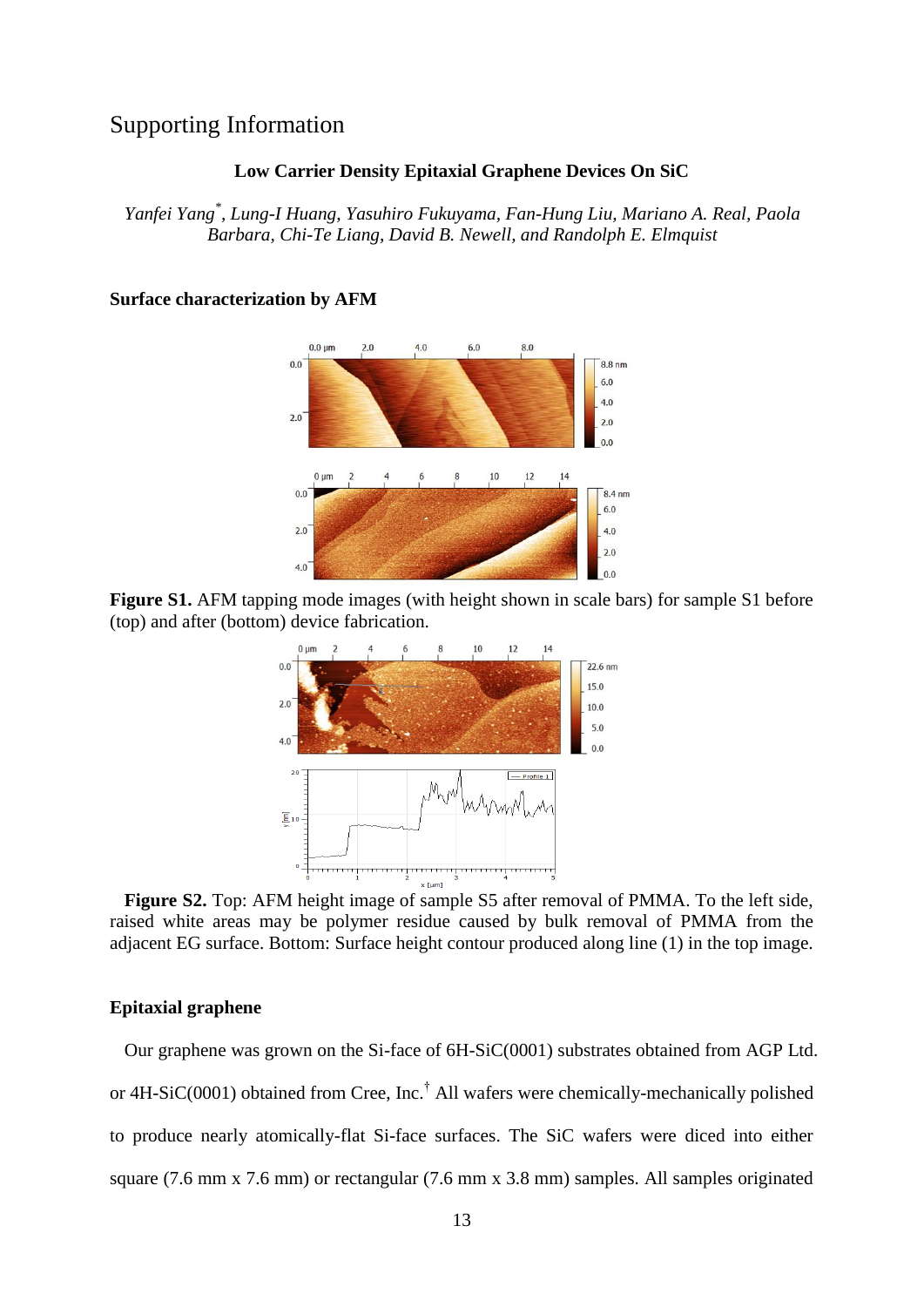from three SiC wafers. Samples 1, 2 and 3 were diced from the same wafer. Samples 1 and 2 were produced under identical conditions, in the same furnace run. Before fabrication, samples 1, 2, and 3 were kept in laboratory air for about two years after the EG growth. Sample 4 was produced four weeks before device fabrication and sample 5 was grown eight months prior to device fabrication.

# **Fabrication Method**

*Step-1*: A metal layer (light green layer in Figure 1b) of thickness 15 nm to 30 nm is evaporated over the graphene sample surface after 10 minutes dehydration baking at 115 °C on a hotplate. This metal layer protects the graphene in the device area, including the Hall bar area and that underneath contact electrodes, from any residue contamination by photoresist or photoresist remover used in the rest of the fabrication process.

*Step 2*: A bi-layer photoresist of LOR3A/S1813 is spun on top of the metal blanket deposited in step-1 (Figure 1c). The sample is baked at 170 °C after the coating of LOR3A and at 115 °C after the coating of S1813 subsequently. Using an optical mask with a pattern of 4x4 arrays of Hall bars, we expose the Hall bar area by the i-line UV light with a dosage of  $\sim$ 100 mJ (Figure 1d). An undercut photoresist profile is achieved after developing the sample in CD-26 for 1 minute. Then a 50 nm thick layer of Au is evaporated on the sample (dark green layer in Figure 1e), followed by lift-off in PG-remover.

*Step-3*: A time-controlled Ar-RIE process (Figure1f) is applied to the whole sample to remove the first metal layer outside of the Hall bar area as well as the graphene underneath. As the metal covering the Hall bar area is much thicker, it will only be partially etched by the Ar plasma. Therefore, we obtain well patterned Hall bars covered by a metal mask after the Ar-RIE process (Figure 1g).

*Step-4:* Repeating step-2 but using the second optical mask, where electrodes are patterned to make contact with graphene Hall bars (Figure 1h) through the metal mask.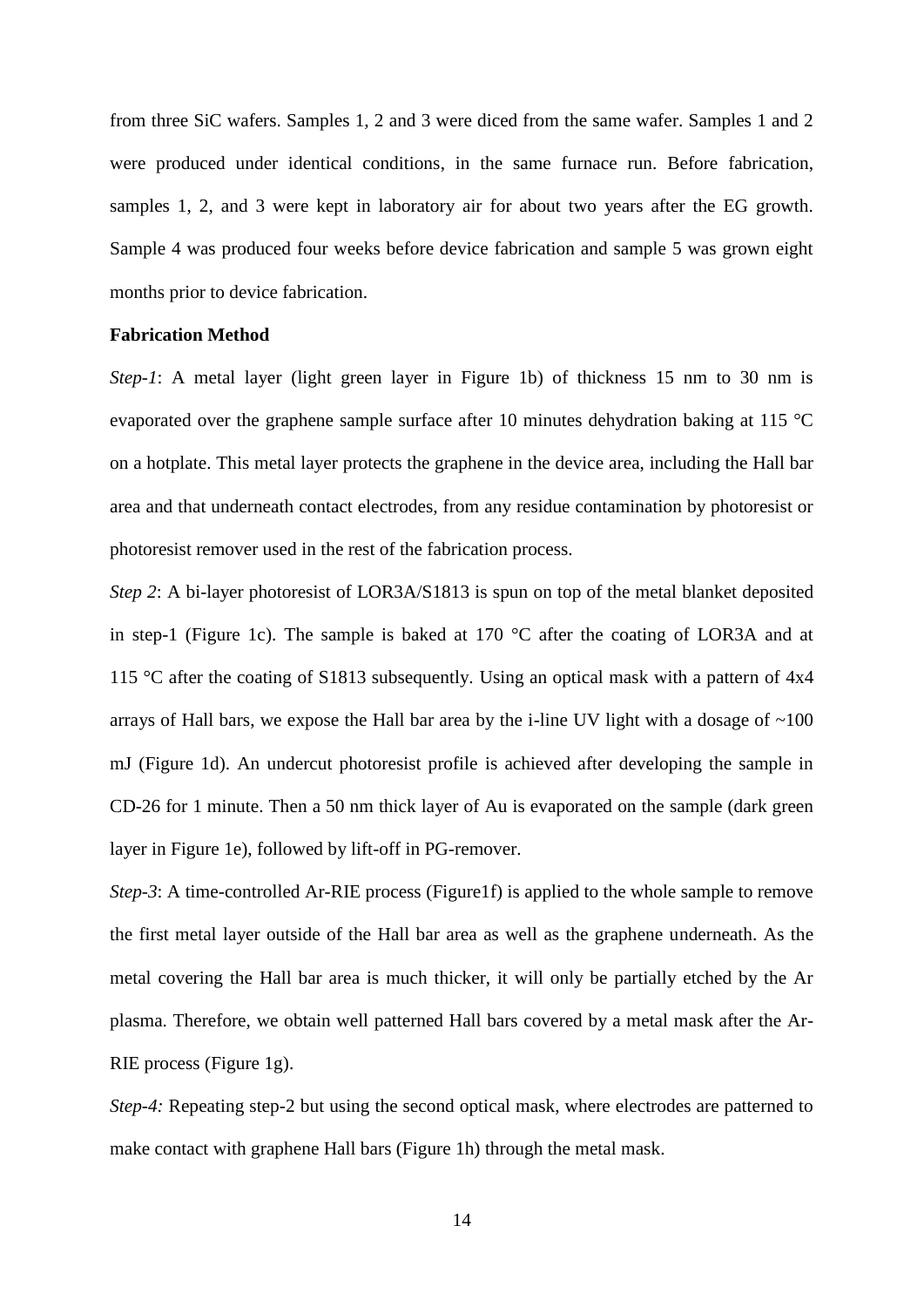*Step-5:* A single photoresist layer of S1813 liquid is spun on the sample. An etching window in the Hall bar area is opened after UV exposure through a third optical mask and development in CD-26 (Figure 1i). Then the whole sample is soaked in fresh diluted aqua regia (by volume,  $HNO_3$ :HCl:H<sub>2</sub>O = 1:3:4) for ~45 seconds, which removes the metal mask that protects the graphene Hall bars. S1813 is resistant to DAR and may be stripped in acetone (Figure 1j).

### **Device geometry**

We applied the above fabrication process to five different samples and obtained more than 40 devices with the same large Hall bar (0.6 mm x 0.1 mm) pattern as shown in Figure 1. Three 20 µm wide voltage probes (1,2,3,7,8,9) are located in the middle region of the Hall bar, 100  $\mu$ m apart from each other, with graphene-metal contact area 3600  $\mu$ m<sup>2</sup>. Source and drain current contacts (5,10) have contact area 10000  $\mu$ m<sup>2</sup>.

### **Device selection and characterization measurements**

Devices were selected by room-temperature four-terminal measurements of the sheet resistance  $R_s$ . All of the characterized devices had eight ohmic contacts at room temperature. Devices having  $R_s \leq 21 \text{ k}\Omega$  were selected for low-temperature transport characterization using lock-in amplifiers with a 13 Hz ac source-drain current at levels near  $1 \mu A$ . All eight device contacts were wire-bonded to pins on TO-8 headers. The longitudinal voltage was recorded for contacts on both sides of the channel, using contact pairs (9,7) and (1,3), while the Hall voltage was measured using contact set (8,2) (see Figure 1a). The longitudinal resistivity,  $\rho_{xx} = \frac{V_x}{I_x}$  $\overline{I}$ L  $\frac{L}{w}$ , is the average of longitudinal voltage values on each side of the device divided by the current (measured simultaneously) and scaled by the aspect ratio of the channel (L is the spacing between voltage probes and w is the channel width). The yield, device location on the samples, and device-specific transport characteristics of all devices that were characterized are given below (Figure S3 and Table S1). Key to diagrams shown below: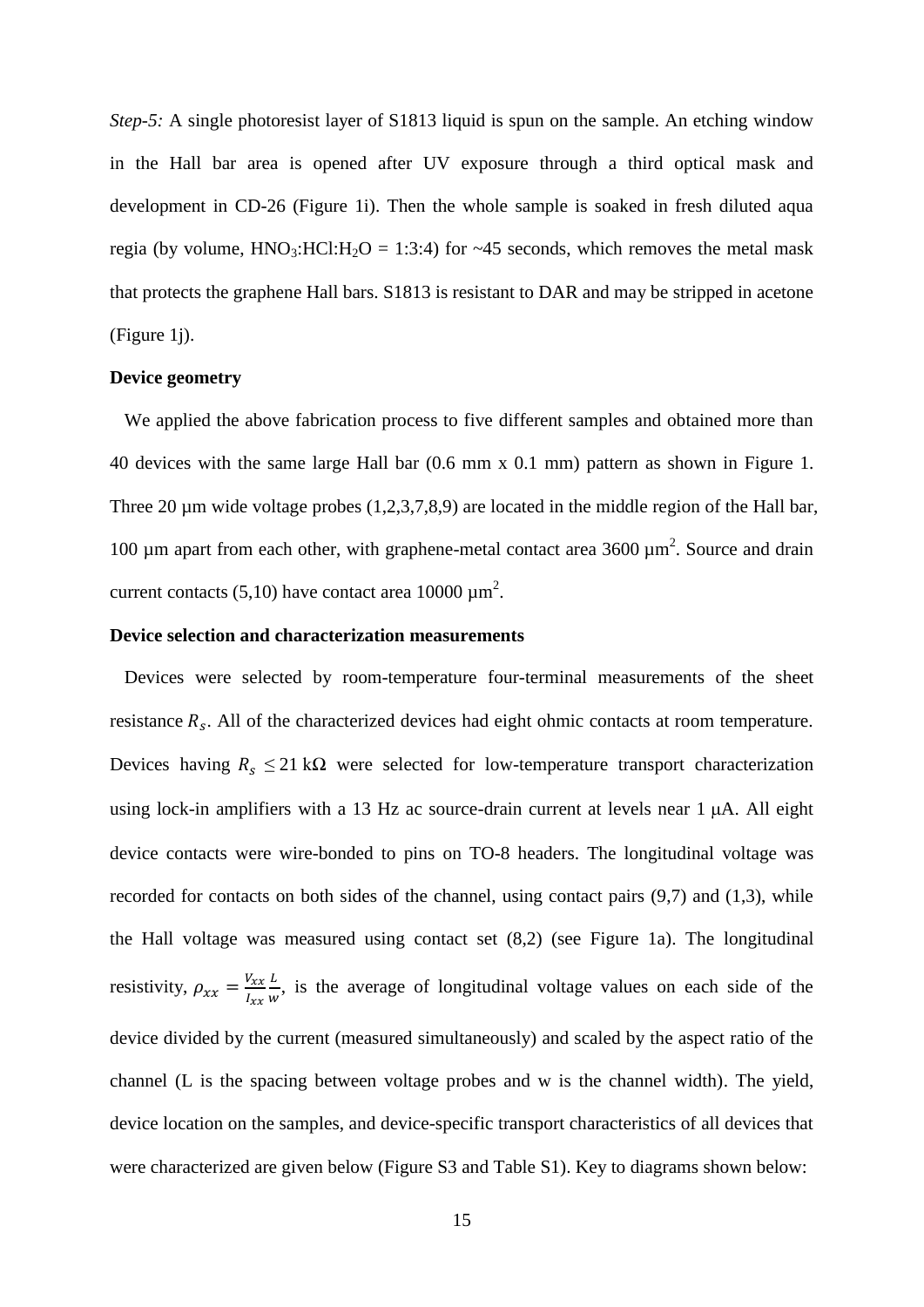Red squares: Devices characterized by magnetrotransport measurements and identified in table S1

Green squares: Uncharacterized devices with 8 usable contacts

Brown squares: Unusable devices



Figure S3. Diagram of devices on the five samples reported in the main text.

| Table S1. Growth conditions and transport characteristics (for five samples reported in the |  |
|---------------------------------------------------------------------------------------------|--|
| main text) approximately one month after fabrication.                                       |  |

| <b>Device</b>      | T(K) | Growth<br><b>Conditions</b> | <b>Electron density</b><br>$n \text{ (cm}^2)$ | <b>Mobility</b><br>$\mu$ (cm <sup>2</sup> V <sup>-1</sup> s <sup>-1</sup> ) | $R_s$ (k $\overline{Q}$ )<br>$B=0$ |                               |
|--------------------|------|-----------------------------|-----------------------------------------------|-----------------------------------------------------------------------------|------------------------------------|-------------------------------|
|                    |      | $(^{\circ}C/min)$           |                                               |                                                                             |                                    |                               |
| a2.1_05_49_11      | 4.3  | 1900/30                     | $1.3x\overline{10}^{11}$                      | 11000                                                                       | 4.4                                | S1D1                          |
| a2.1_05_49_12      | 4.3  |                             | $1.4x10^{11}$                                 | 6500                                                                        | 7.1                                | S <sub>1</sub> D <sub>2</sub> |
| a2.1 05 49 14      | 4.3  |                             | $5.1x10^{10}$                                 | 10200                                                                       | 11.9                               | S <sub>1</sub> D <sub>3</sub> |
| a2.1_08_49_33      | 1.65 | 1900/30                     | $-8.5x10^{10}$                                | 1060                                                                        | 69.2                               |                               |
| a2.1_08_49_34      | 4.0  |                             | $4.2x10^{10}$                                 | 7400                                                                        | 20.2                               | S <sub>2</sub> D <sub>1</sub> |
| $a2.1\_07\_60\_14$ | 4.3  | 1900/30                     | $1.0 \times 10^{10}$                          | 1062                                                                        | 5.85                               |                               |
| $a2.1\_07\_60\_11$ | 4.3  |                             | $-5.4 \times 10^{10}$                         | $-7911$                                                                     | 14.6                               | $S3D1*$                       |
| $a2.1\_07\_60\_13$ | 4.3  |                             | $5.14 \times 10^{10}$                         | 10752                                                                       | 11.3                               | S3D <sub>2</sub>              |
| $a2.1\_07\_60\_21$ | 4.3  |                             | $3.98 \times 10^{10}$                         | 8581                                                                        | 18.2                               | S <sub>3</sub> D <sub>3</sub> |
| a2.1_07_60_22      | 4.3  |                             | 6.94 $x10^{10}$                               | 4362                                                                        | 20.6                               | S3D4                          |
| a2.1_07_60_23      | 4.3  |                             | $6.44 \times 10^{10}$                         | 8507                                                                        | 11.4                               | S3D5                          |
| c6.1_J07_152_24    | 1.5  | 1900/18                     | $1.90x10^{11}$                                | 1974                                                                        | 16.6                               |                               |
| c6.1_J07_152_32    | 1.5  |                             | $2.01x10^{11}$                                | 1928                                                                        | 16.1                               |                               |
| c6.1_J07_152_42    | 1.5  |                             | $1.73 \times 10^{11}$                         | 4104                                                                        | 8.7                                |                               |
| c6.1_J07_152_43    | 1.5  |                             | $2.57x10^{11}$                                | 2096                                                                        | 11.6                               |                               |